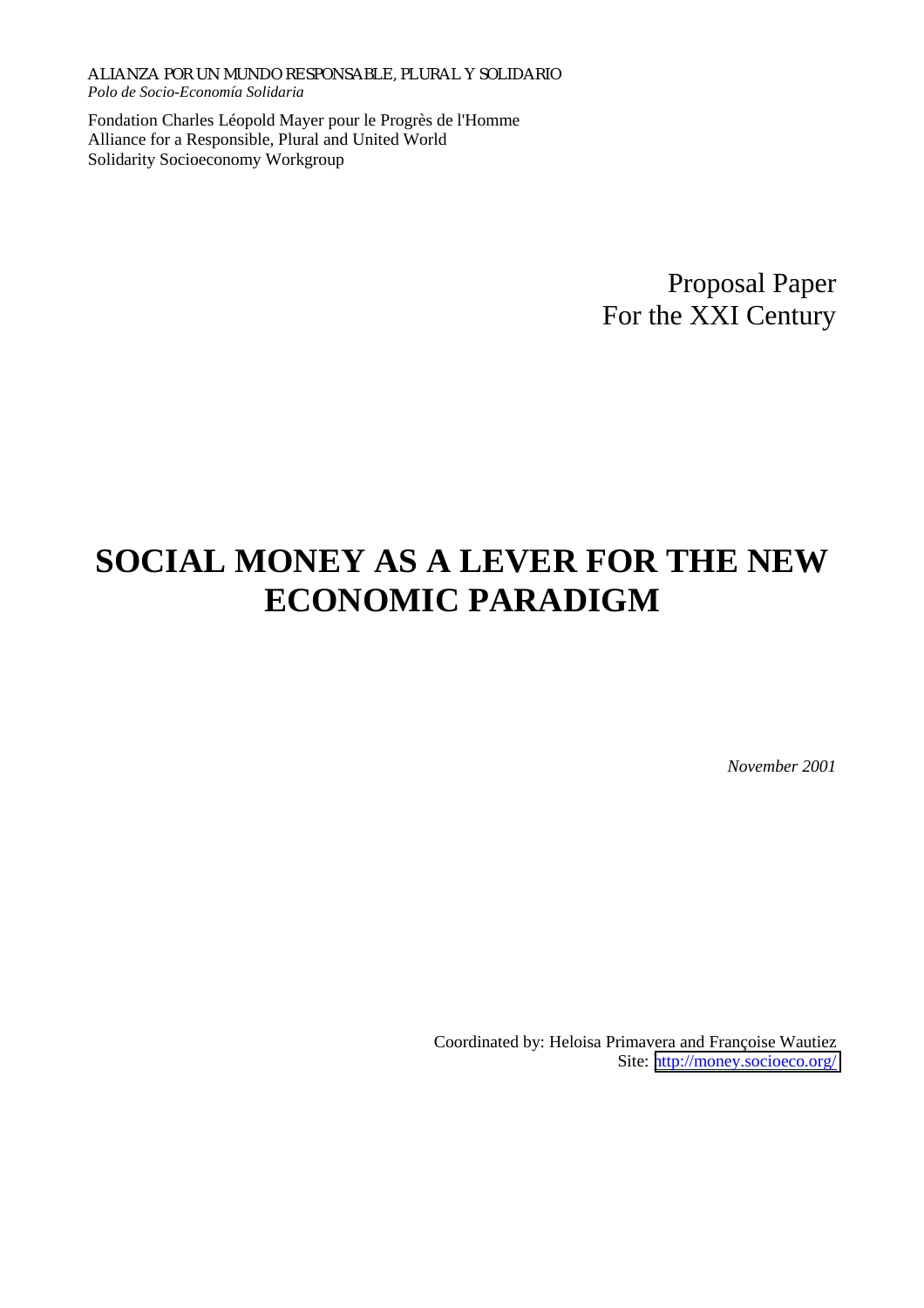*Summarised document written up by Heloisa Primavera.* 

#### **INTRODUCTION**

During the last two decades, a variety of experiences related to complementary currencies have been developed in different social and cultural contexts, in which the shortage or absence of *money* is met with creativity through distinct instruments of exchange. These initiatives run from absolutely neo-liberal projects, geared towards improving their profits (from multinational corporations to micro-enterprises, also including different kinds of trading initiatives within the public sector), up to those projects with an ideological mark of resistance to neo-liberal globalization. This work on SOCIAL MONEY specifically addresses the study of those initiatives based on *paramonetary* instruments, which can be submitted to social control, and that demonstrate the possibilities of "another economy", initially complementary to formal economy but later capable of reinforcing the solidarity economy. This could contribute to the creation of a new model of social organization capable of reverting the capitalist model of accumulation.

Given the current crisis of models to bring up radical social transformations, as societies are demanding, we believe to be facing a paradigm break down. Because of this rupture, we believe that a change in the monetary system –upwardly mobile, since the international financial institutions do not seem much interested to operate in this direction– could bring us to face new possibilities to build up a world in which responsibility, plurality and solidarity are the main values.

Several instances of reflection and of exchange –still in progress– have given life to the herein work, which is intended to become a new input for a larger work which will be shared in the near future, produced by the Alliance for a Responsible, Plural and United World. The contents of the present work were essentially derived from the following exchanges:

–the electronic forum that took place between February and April of 2001 through the web: [http://money.socioeco.org,](http://money.socioeco.org/) one of the 15 workshops participating at the Solidarity Socioeconomy Workgroup, attended by more than 80 persons;

–the Workshop on Social Money, which took place between April 18 to 20, 2001, in Santiago de Chile, approximately attended by 35 participants from different countries and regions;

–the final Conference for exchanging and bringing a synthesis together, which gathered the 15 workgroups of the Solidarity Socioeconomy Workgroup, took place in Findhorn, Scotland, (June 9-16). The Social Money Group worked specifically with members of the following workgroups: Work, Employment and Economic Activity; Women and the Economy; Solidarity Finance; Fair Trade; Ethical Consumption and Economic Policies. The contents related to Fair Trade, Sustainable Development and Solidarity Socioeconomy had many positions and proposal in common. It's worth mentioning, then, that this synthesis will be limited to enunciate some major convergence of ideas as well as some differences we find relevant, mainly in terms of concepts and proposals.

Though the writing of this paper is of individual responsibility, the ideas in this text are absolutely collective, since they are the result of different moments of exchange. The inevitable gap between them will possibly be reduced once new discussions and proposals could spring up, setting off concrete strategies to succeed in reaching a responsible, plural and united world.

In order to facilitate the reading of this text, this synthesis will follow the next common format:

- 1. Findings and Diagnosis
- 2. Visions and the New Paradigm
- 3. Initiatives and Innovations
- 4. Proposals
- 5. Strategies and Actors
- 6. Bibliography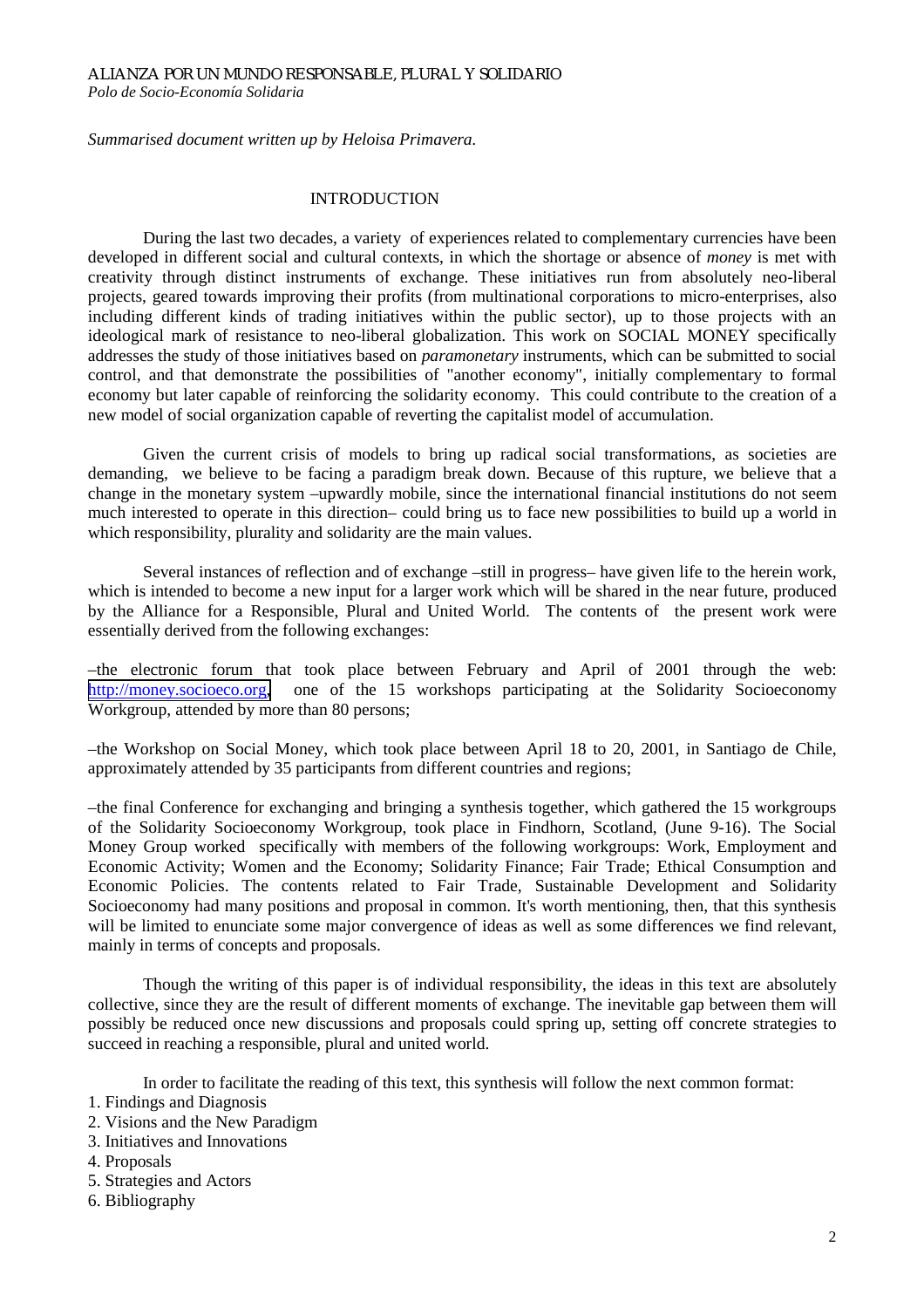#### **1. FINDINGS AND DIAGNOSIS**

 The topic of complementary currencies remains practically absent from the debate on alternative economic models, as much in the world of the economy, as in that of social organizations and politics. Many times, some suspicions have been raised about the short and long-term possibilities of these initiatives: *Are they bringing very little changes, so that nothing changes? Or do they bring us forward to reach a new social contract?* 

On the other hand, it is widely understood that one of the major manifestations of the social crisis, at the economic level, has been the channeling of large amounts of money towards the financial sector, to the permanent detriment of the productive sector. In effect, the financial sector enjoys significant reproductive advantages over the latter. All the obstacles encountered to overcome this crisis are founded on a *lack of money*: whether the problem at hand is the foreign debt or the labor market's restructuring; the decline of domestic consumption (as a source of violence and inequities), or environmental destruction caused by the lack of control over the First World producers and consumers, spread out all over the world.

Although similar experiences were carried out to face the crisis of the 30's, during the last 20 years a variety of non-monetary exchanges have flourished. Some of these are the LETS, created in Canada by Michael Linton in 1982, and the Ithaca Hours local currency, in the state of New York, conceived and set forth by Paul Glover throughout the United States, as well as the *Tianguis Tlaloc* developed in Mexico in 1996, backed up by Luis Lopezllera's never ending work at the PDP (Popular Development Promotion).

In Argentina, the first Barter Club (which later developed into the Global Barter Network – Red Global de Trueque) was created in 1995 by a group of 23 people and 6 years later, it had reached 800,000 members who are spread out in almost all provinces of the country. This model, which is easily replicated, is characterized by a highly decentralized structure (the principle of autonomous clubs or "*Nodes*") and by the use of its own *social money.* This means that the "barter" system evolved from its primitive version towards a method of multiple exchanges, which has been achieved with the intermediary of material aid; produced, distributed and controlled by the users themselves. Technically speaking, nowadays it is called the *multibarter system with the support of social money*. This form gained the attention of more than 20 local governments and, in the past year, the Argentinean Treasury Department included it in projects of development for micro-enterprises, as a form of transition into the formal economy.

Since 1998, this method began a process of replication in 11 Latin American countries and has inspired a number of initiatives in other regions, such as Spain, Japan and Thailand. Although it is difficult to give exact numbers, it has been estimated that several million people have experienced and practiced these various types of reciprocal exchange, with or without social money, or in the majority of cases, using mixed systems.

If it is possible to neutralize the lack of money, it is worth wondering:

*How far could these systems evolve? Are they just a way to adapt to the crisis? Or do they contain the seeds of a deeper social transformation? How can we share the advantages and limitations of each of these initiatives? Apart from what already exists, would it be possible to draw up new proposals from them? How could we do this?* 

 Among the central statements of this workshop (*Social Money: Well Timed Permanence or a Break of Paradigm?)* a reminder is included about the social actors' responsibility when dealing with this innovative and polemic area. In effect, the very different experiences - past and present - have never been thoroughly studied nor developed enough to be judged as suitable alternatives to the hegemonic model.

As we have observed in the electronic forum, the Santiago conference and in the Findhorn Conference (where 15 workgroups shared their conclusions), the responsibility of social actors is critical; both in the domain of generating and implementing innovative experiences. In the implementation of new initiatives there are at least two critical aspects to be considered: *feasibility,* in terms of available resources,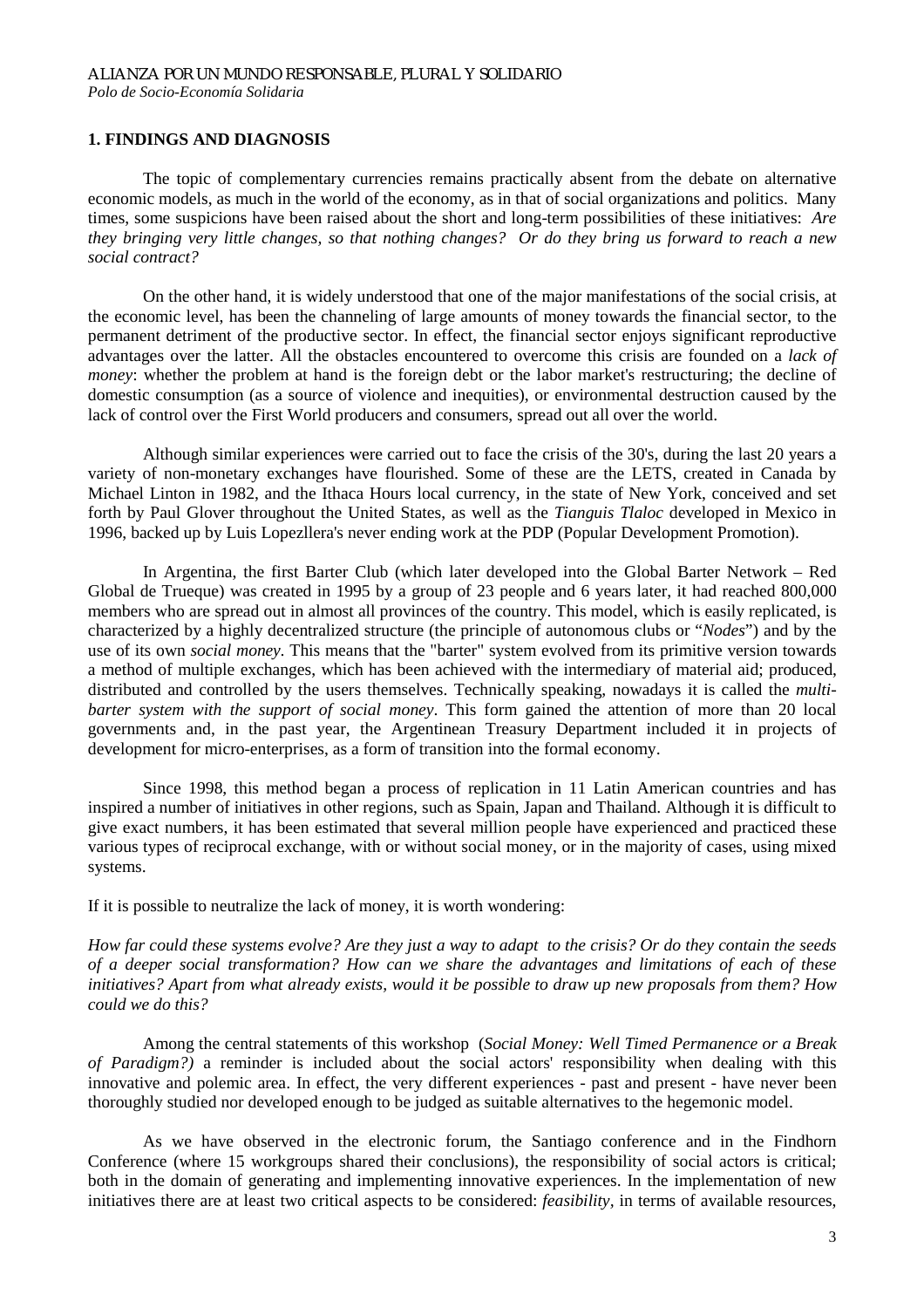*Polo de Socio-Economía Solidaria*

and *viability*, in terms of what are the perspectives within the micro and macro political environment. Both can be seen as the responsibility of all social actors involved in the processes. *Or not*. Moreover, all social actors (academics, technicians, politicians and community leaders) may have an additional responsibility, which is rarely accepted: the responsibility for selecting and creating *new concepts and theoretical categories*. *Or not.* Considering the resistance that *social money as innovation* was met with by the groups present at Findhorn, since we were not able to come to some points of agreement nor to acknowledge social money as a lever to construct a new economic paradigm –as the Solidarity Socioeconomy proposes– how can we expect other new actors from outside the Solidarity Socioeconomy to accept it more easily? It appears that most workgroups and participants view social money as just one more issue, related to "local proposals" or just a "technical device" to access consumption or a palliative measure to respond to the financial needs of basic consumption or of new micro-enterprises.

 It is in response to this that we wish to re-state the initial statement shared in Findhorn with the colleagues from the following workgroups: Social Money; Women and the Economy; Jobs, Employment and Economic activity; Solidarity Finance; Fair Trade; Ethical Consumption and Economic Policies; as well as from the ideas in B. Lietaer's text, "Beyond Greed and Scarcity: The Future of Money":

 *Building up a new economy from within the current paradigm is not possible. This means a new paradigm is absolutely necessary for a new economic theory and a new monetary theory to spring up, both capable of dealing with the Solidarity Socioeconomy as the foundation of a responsible, plural and united world: a world free from hunger, free from illiterate people, free from homeless people, being well taken care of for all, present and future, generations.* 

 *From this workgroup, our main stand is but one: far from being an emergency tool, social money is a lever capable of triggering a new economic and social development, in a gradual and sustainable process. It can provoke an easy, permanent involvement of people (according to their legitimate interest in their individual/family immediate projects); once this is launched, it can naturally facilitate the appearance of solidarity with other individual or small groups; and at the same time, it can improve the results of other institutions (not specifically dedicated to economy, but that suffer anyway from the impact of a scarce economy, like schools, hospitals, community centers for social aid) making them sustainable and selfsufficient. It may create synergies with other social movements or networks, as well as creating new relations with the State and those enterprises open to their social responsibility. It has, then, important conditions to construct long term political accumulation, as it is the case of the strategies already being discussed and constructed within the Alliance.* 

# 2. VISIONS AND NEW PARADIGM

The challenge of constructing a POSSIBLE UTOPIA is what crosses and at the same time keeps the 15 working groups of the Solidarity Socioeconomy Workgroup together. A challenge defined by the proposal of the Alliance as: building up a responsible, plural and solidarity based world. In spite of the complexity of the present crisis, if we look at recent history, we may recognize that there are some good signs. In less than two decades, the South has produced some significant ruptures within the prevailing order :

\* Since 1974, the experience of micro-credit, which began in Bangladesh, has spread out to practically all the regions of the world. This has demonstrated that, in contrast to conventional thought, the poor ARE CAPABLE of handling credit, even within the capitalist conception: they honor their word and even pay more reliably than the rich.

\* Since 1988, the City of Porto Alegre (now followed by many more cities in Brazil), began implementing a process of Participatory Budgeting showing that an organized civil society can successfully TAKE RESPONSIBILITY for the allocation of public funds, in conjunction with the State.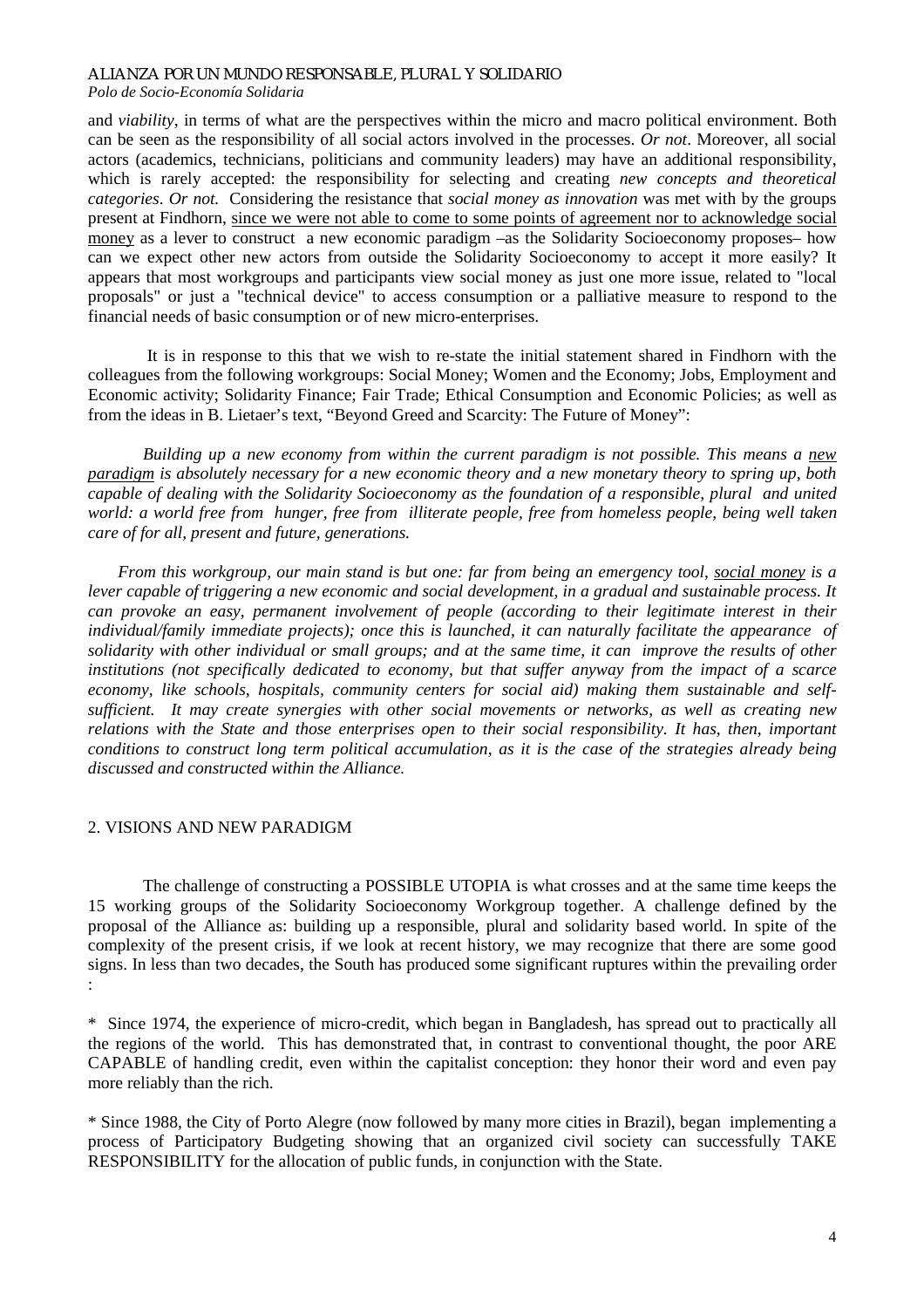# *Polo de Socio-Economía Solidaria*

\* Since 1995, Argentinean initiatives with a high degree of self-management show that a non organized civil society can organize itself to create a NEW MARKET WITHOUT FORMAL MONEY, making possible the doubling to quintupling of family incomes of those affected by unemployment and under-employment, with the use of multi-barter based on social money.

Moreover, if we deal with innovation in politics, we should not forget that the South has removed Presidents (without military intervention) and has sent others to prison after formal trial, according to the institutional order. In the context of the last century history, these breakthroughs are quite significant in our young formal democracies, generally so dependent on the dictates of the Market, so to say, from the North.

On the other hand, if we consider the three mentioned experiences - micro-credit, participatory budgeting, and barter networks - it is obvious that all of these initiatives have addressed the core of the financial system:

\* Micro-credit *gives back* to the excluded - with formal money - the capacity to construct economic and political citizenship.

\* Participatory Budgeting *builds up* political citizenship among those excluded from the traditional political system through the management of public funds.

\* The Barter Networks *re-invent* the Market from within the system, but without formal money, replacing competition for cooperation, based in solidarity and self-management, as it was someday, long time ago.

 In each case, the marriage of money and power is clear, creating inclusion in the formal market or new non-monetary markets, and enhancing decision making processes in all cases. The production of these innovations has not been something abrupt nor homogeneous in its evolutionary process: micro-credit and barter networks had civil society as protagonist, while in Participatory Budgeting the protagonist was a progressive government that acted as a catalyst, encouraging the popular will.

 In the case of the barter networks, if one wishes to view them as pacific innovations made possible from within the system, it is worth to understand up to what extent complementary currencies had already been included in the formal economy and in the social imaginary. Let's remember Jerôme Blanc's reference *("Complementary Currencies: theories and evaluation of the phenomenon"),* where he shows multiple complementary forms to national money which are being used in the actual conventional monetary system, when referring to 465 examples in 136 countries in the short period between 1988-96. Some of these paramonetary and complementary tools include very different forms: food tickets, public transportation bonds, discount vouchers for use in closed commercial circuits, local or provincial currencies are some responses given to the process of structural adjustment. Blanc's analysis of the three functions of money*unit of account, medium of payment and store of value*- provide a very sensible and effective argument for understanding this third property, as that responsible for the money shortage (of legal course). This allows, at the same time, the design of local or social complementary currencies devoid of the negative effects of wealth concentration.

 On the other hand, focusing on the new paradigm, the ideas of Bernard Lietaer contained in the other text of reference: ("Beyond Greed and Scarcity: The Future of Money") points out the necessity of moving from this paradigm to another one in order to be able to design new social relations. If we admit that what we want is to redistribute wealth, according to Lietaer (2001), Economics itself is impeded from making any movement towards this goal, since it is assumes its mission as the administration of *scarce* resources to *ever growing* needs and desires. Even though we might like to view resources as abundant, this is not possible within the current paradigm, from any economic theory. Moreover, Lietaer states as well that "Unless precautions are taken, there is at least a 50-50 chance that the next five to ten years will see a dollar crisis that would amount to a global meltdown."

(...)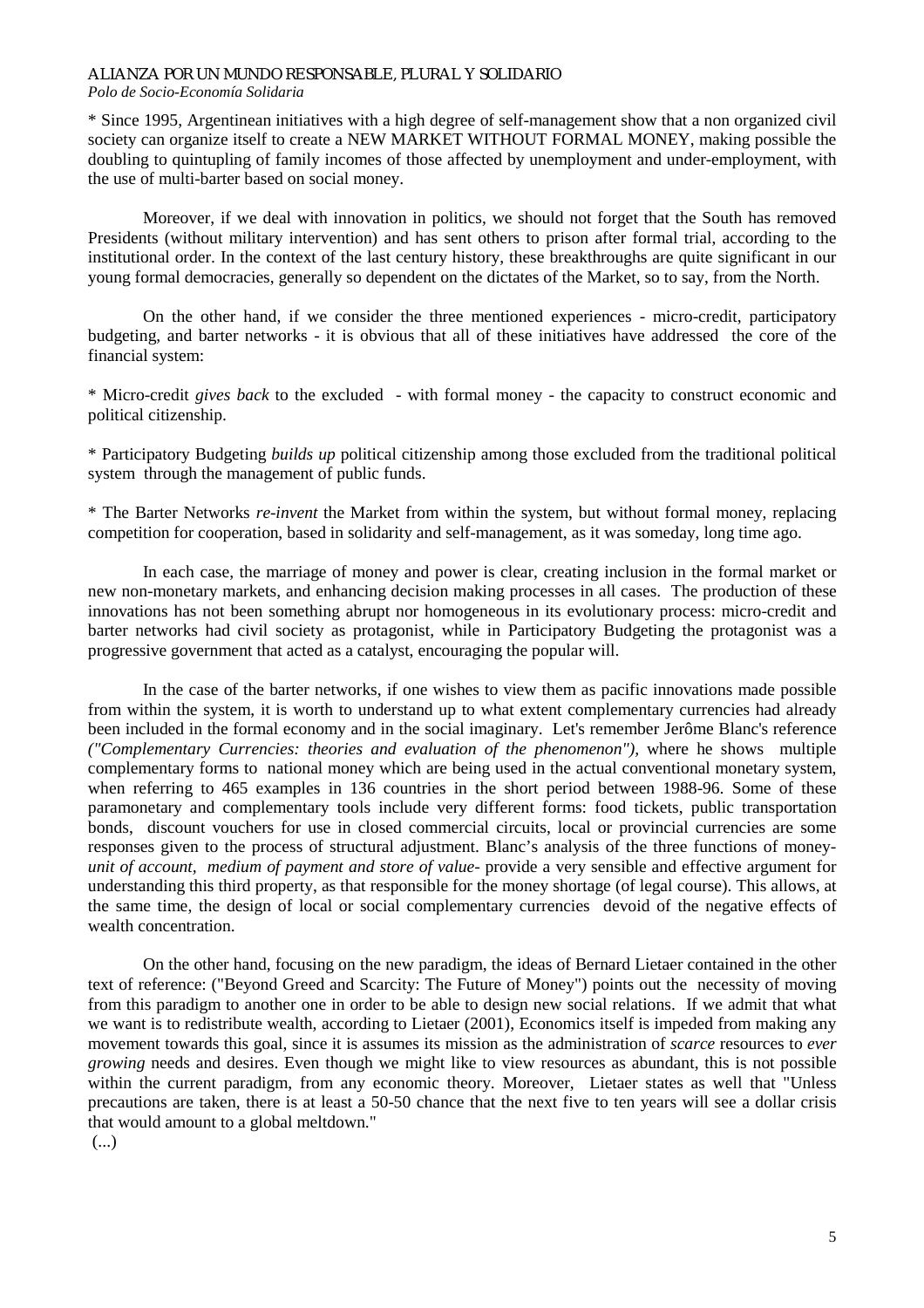*Polo de Socio-Economía Solidaria*

Lietaer agrees with A. Toynbee stating that, "the collapse of 21 past civilizations have shared only two causes: the extreme concentration of wealth and inflexibility before the change of changing conditions. Their origin: the design of the monetary system."

It is also not difficult to recognize some characteristics of the current monetary system:

- The issuance of money is totally based in "fiat" currency, that is, made out of nothing, with no support.
- All of the existent money is out to be lent.
- All money has interest.
- Money is an instrument of the Nation-State"

These characteristics inevitably lead to:

- A chronic scarcity of money entailing bankruptcy and poverty.

- The promotion of permanent competition.
- The necessity of permanent growth.
- Concentration of wealth in few hands.

A sign of this is that, "the 200 biggest companies in the world, controlling 28% of global production, require no more than 0.3% of the work force to do this. This alone is possible thanks to a monetary design that allows this to happen."

(...) " The design of the monetary system is the *cause* and, at the same time, the possible *solution* to community problems. The American dollar has become the reference money for the whole world, and this has already resulted in serious consequences for countries, such as Asia, Turkey, and Russia, as well as Mexico, Brazil and Argentina. These multiple crashes/bankruptcies –unknown in world history– are clear signs of a systemic displacement in the current monetary system."

In spite of all this, there exist a number of new monetary experiences (even if they are still isolated, as in the different forms of local currencies) which should merit the attention of governments and organizations of the civil society, since they offer real possibilities for a gradual correction of the current system's excesses and lack of equilibrium, without having to make use of drastic revolutions or forms of violence of any kind.

The launched text, "Social Money: Well Timed Permanence or Breaking of Paradigm?" invites reflect upon the Argentinean experience with the Barter Network in all of its complexity, taken here as paradigmatic, not only for the direct knowledge we have of it, but mainly because its "quantitative" development has lead to "qualitative" state, thanks to:

-- Having set forth, from the very beginning, a strong decentralization mechanism and empowering civil society –particularly those groups of the "new poor"– in an unprecedented way. This process has provoked occasional focus of organization, given the permanent character of these economic activities in order to survive.

-- Having begun to build up new relations within civil society, the State, and the market, mainly in the cooperative sector, among small and medium enterprises, isolated or associated in small chambers.

-- Having achieved a very simple mechanisms of replication, that allows the development of units ("Nodos" or "Clubes") with relative autonomy from obsolete forms of traditional political leadership and to have found new forms of participation in processes of co-management of public policies.

-- Having contributed to the construction of an unprecedented strategy to reestablish the social fabric, with a highly develop degree of individual autonomy over that of institutions, what makes the construction of new networks of social support easier, after the withdrawal of the welfare state.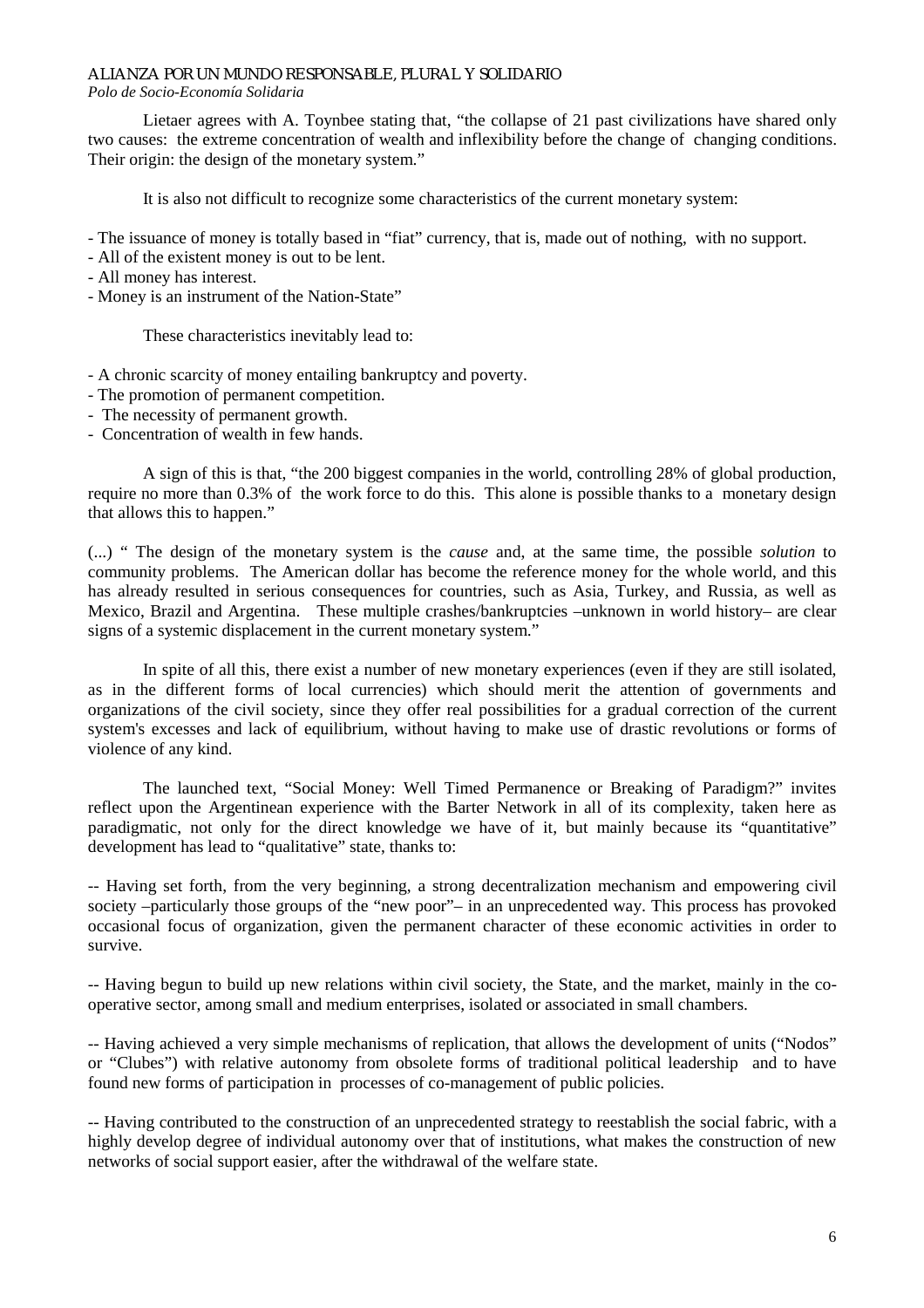We could discuss if all these thousand of *nodes* that nowadays make up the Global Barter Network was *desirable*. However, we cannot deny one fact: that more than a million people, in this country alone, practice this form of production-exchange-consumption, in more than 18 provinces. If we explore this phenomenon a bit further, according to Singer (1999), as in the LETS systems, we can detect the existence of two models of organization within the barter clubs: one 'economic' (business oriented) with growth and profitability as the core of the process, which practices an oligopoly concentration of wealth and decisionmaking power, clearly reflected in the form of printing, distribution, and control of a "single, global currency". The so called "social" model, instead, works towards the building of citizenship, mainly within the middle class, promotes "local social money" and grows autonomously from the bigger regions and the larger barter "hyper-markets'. In practice, these two models are generally found in a combination, given the existence of permanent communication channels between members of the different systems. Moreover, quite frequently, the majority of members is not aware of the managerial aspects the different *nodes* or local club assume.

If we inquire now about the *resistance* to social money as an essential strategy for Solidarity Socioeconomy –resistance found both inside the SSW as well as outside de proposal–, the group that worked with this topic at Findhorn has proposed some questions to be raised to those studying popular economy, that will help to a better understanding of this phenomenon:

*1. What do we really "see" in the "numbers" of the Barter Networks? Are they processes "reinventing" the market? Or Are they processes "reinventing" capitalism?* 

*2. Are both processes useful? Who do they favor?* 

*3. In relation to those affected by policies about income and work generation, mental health, and about the prevention of violence, what difference does it make to look at them as one different from the other?* 

*4. Are the exchange coupons used a 'second-class money'? How does this meaning express itself?* 

*5. Are the exchange coupons tools to become free from the market based on money (legal money) shortage? Or are they simply substituting the (scarce) formal money ?* 

- *6. What paradigm does each vision subscribe to? What does each depend on? What consequences does this have for the projects of the solidarity socioeconomy?*
- *7. If the credit is so necessary to improve the entry of micro-enterprises into the formal market, is it valid to think that the greater the number of successful units, the greater the competition between them ? The greater the number of excluded from a market that competes for scarce clients?*
- *8. If having "clients" without money is something possible, is this something desirable? Why?*

*9. Why is it that the different programs for income and work generation insist on developing productive ways to make the "optimum" use of resources in order to increase the groups' "efficiency" to dispute markets running short in money, instead of creating strategies to increase the number of clients without considering money limitations ? What does this option depend on ?* 

*10. Is it valid to think that millions of "micro-enterpreneurs" (a euphemistic name lately given to those "forever unemployed") will ever be successful? Or does each one that succeeds in the formal market take from their neighbor his/her only possibility within a finite, scarce space of exchange ?* 

What do each of these *visions* depend on? What theory do they subscribe to? What ideology do they follow? Or simply, what opinions give them life?

In the attempt to respond to the successive plans of structural adjustment, for more than a decade, many governments, as well as international financial institutions or community organizations have taken for granted an incontestable reality: that the *money shortage* is a given, unavoidable condition. So much energy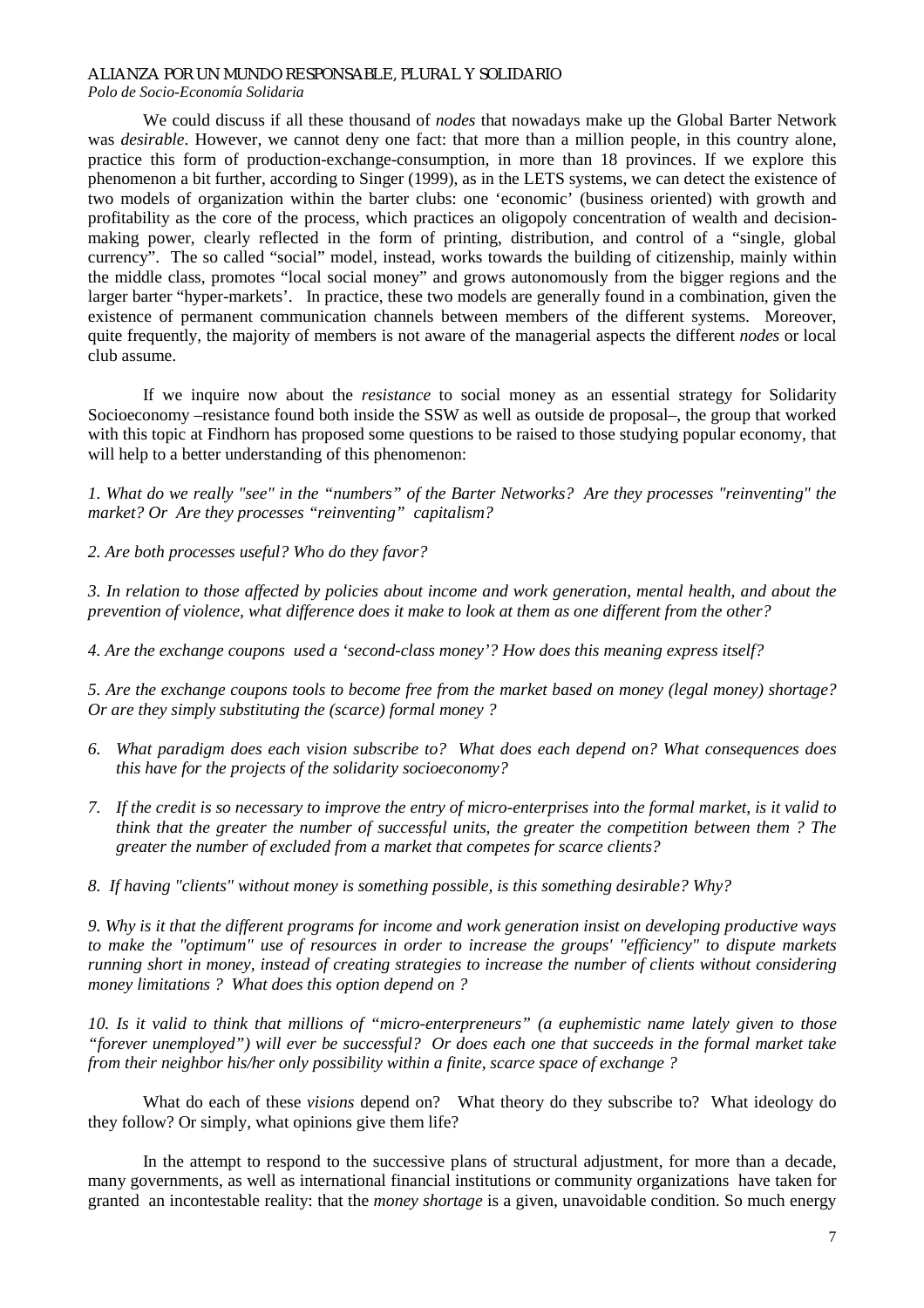#### *Polo de Socio-Economía Solidaria*

and huge sums of money are being invested in numerous training programs, generating proposals to *alleviate* the situation of unemployment/ underemployment, with the creation of micro-enterprises. The financial system's highest demonstration of creativity was… to invent micro-credit.

When will we begin to accept that these new micro, small, and medium enterprises fail because they lack the element that completes the productive circuit: *the consumer*! And that these consumers do not appear, not because they don't have needs or desires, but because they don't have MONEY to become clients?

How long will it take for bankruptcies being attributed to their own managing incompetence? When will we begin to recognize that businesses of any size that don't have clients are born dead?

What mysterious reasons prevent us from building up a new market modeled after the equation *consumption needs/capacity of production* in a balanced way, instead of the equation: *circulation of available money from the formal system / capacity of production*?

Why is it easier to think that the solution comes from the *non-payment* of the foreign debt (a very complex task, indeed) in stead of creating a *simple tool* that will make exchanges easier between producers and consumers?

Why is it easier to cling to the *micro-panaceas* (an infinite variety of micro-credit options for microenterprises…) rather than looking for direct solutions to face money shortage –what really causes as it is also a consequence of the employment crisis, the loss of quality of life and of an unsustainable human development ?

What class of fundamentalism –theoretical, ideological, political or other– keeps our *inertia* from looking for alternatives in new realm of possibility?

A final warning from the author to make the reading easier and to clarify her intentions, acting in complicity with her Findhorn colleagues: we are committed to our stand regarding the *essential* character of social money in any form, as a strategy to create a new paradigm: Solidarity Socioeconomy, a paradigm of sustainable abundance.

According to Lietaer's and other authors' view, what has been observed as innovative and successful initiatives, which are similar to the Barter Networks in Argentina, quite autonomous and easily to replicate, express another paradigm: that of the abundance. The experience in "creating abundance" could explain why people regularly involved in these practices are so convinced of their positive and deep transforming effects, in spite of some "neo-liberal deviations" pointed out by those who "see" from the money shortage perspective. And therefore considering the experience as "second class money".

On the other hand, as a consequence of the electronic forum discussions, we have learned about a great number of different experiences that are currently taking place. To our surprise, important pioneers and innovators(such as Michael Linton, Paul Glover, Tom Greco, Edgar Cahn and Bernard Lietaer, among others) have contributed with their experience and have pointed out to the "relative isolation" among the different experiences, as well as similar difficulties when the moment comes to go beyond what they have achieved. This gives us the hint that our dialogue needed more *fertilizer* and that the participants rather kept their positions, "defending" the stability of such positions.

Once again we had to consider the *inertia* effect that social innovators experience, both in their practice and their leading paradigm, which prevents the different projects to find some forms of synergy. This could be a "reasonable" explanation to the resistance to "see" social money as something different from "money for the poor", scarce –as in the case of the rich– ... for the poor, as well.

The Santiago Conference made us realize the urgent need to bring different experiences closer together, to bring them closer to the wide associative world based on the formal money, as well as to the many other utopia builders spread out through the other 14 workgroups. This means that the different projects not only realized the possibility to get to know each other, but also the need to be in contact with one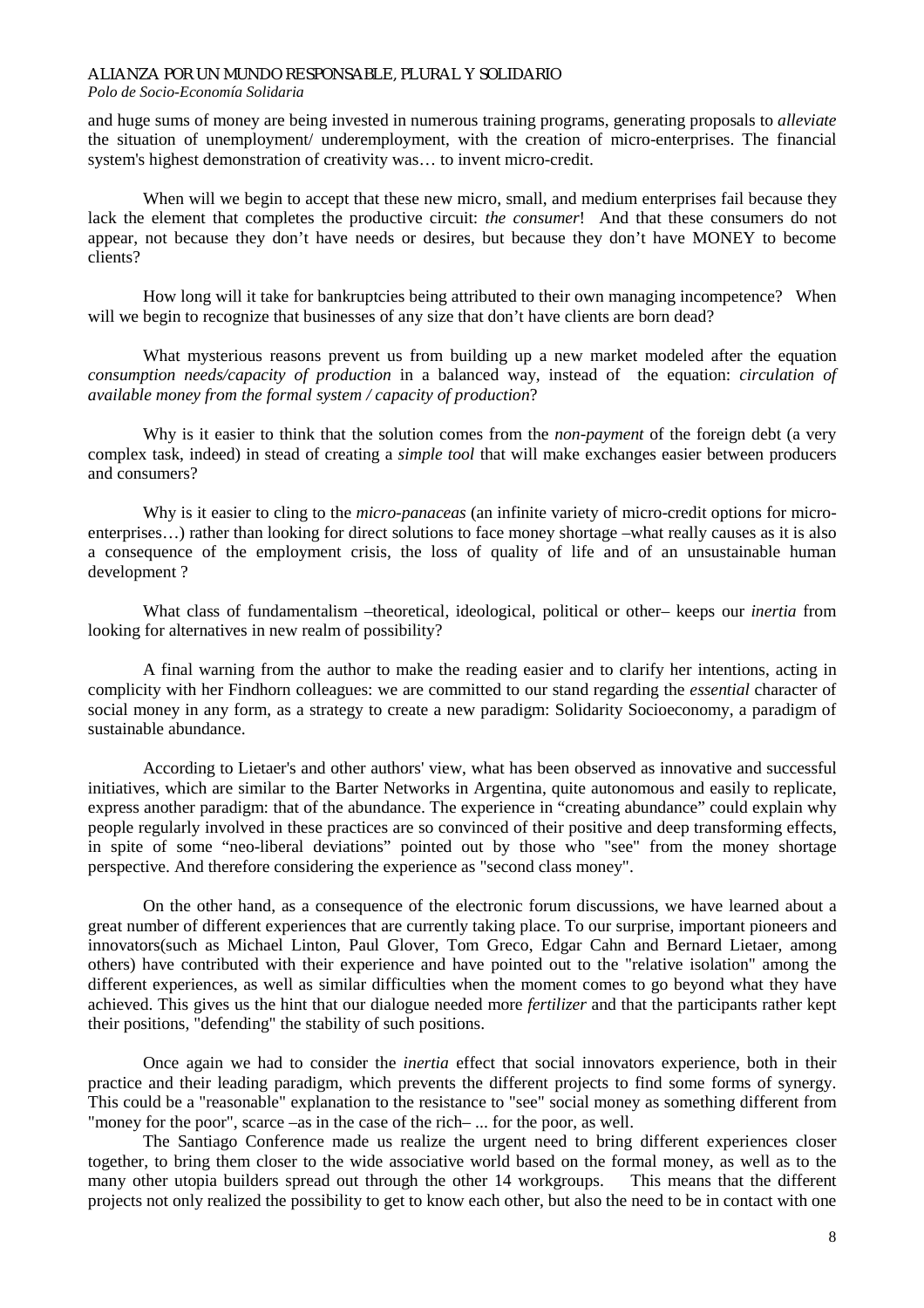## *Polo de Socio-Economía Solidaria*

another, becoming more integrated, establishing a mutual knowledge about each other and designing new projects to take advantage of innovations present in different initiatives, adjusting them to their working practices. After the meeting, foreign participants had the opportunity to know the Argentinean experiment *in situ*, in all its magnitude and complexity. What they learned confirmed the need and possibilities of designing a grassroots, self managed process. It also revealed its faults and clearly demonstrated the need for larger and specific support to develop this initiative: *social money is not enough in itself to go beyond the model of scarcity in all its forms*. Other economic popular and well succeeded experiences show that the barter networks could become more sustainable and distributive if they could become integrated into the other steps of the production process: not only trade, but also production and consumption, based on a solidarity economy. This way, production will be able to overcome neo-liberal individualism, aiming at different collective and cooperative productive experiences; consumption could find its ethical route that protects the environment for present and future generations. Solidarity finance will certainly have an important role to play, developing collective responsibility as a way of building responsible citizenship around paying back loans, using social money, in the first instance, and formal money later on.

As we mentioned before, during the Findhorn Conference, we identified strengths, shared ideas and searched for common strategies to further develop projects in different regions and cultures. The proposal that follows represents the **major breakthroughs** produced through three days of intensive work by animators and specially invited experts from the following workgroups: Social Money, Women and Economy, Work, Solidarity Finance, Fair Trade, Ethical Consumption and Economic Policies, with participants from Argentina, Canada, Chile, Senegal, Brazil, India, Belgium and the Philippines. These breakthroughs, agreed by consensus to be called as **transforming innovations,** should guide us in the construction of our new economic model, leading us to a new social organization, from each local context to the global context.

#### *WOMEN, NEW MONEY, NEW ECONOMY*

1. A new paradigm to overcome neo-liberalism can be built linking women and economy in such a way that *sustainable abundance* can be achieved, getting rid of scarcity.

2. Exchange systems such as time banks, mutual credit, community currency, and different kinds of social money are the *new money* that will create the conditions to set this paradigm into practice.

3. An ethical and ecological economic policy, compatible with solidarity finance, fair trade, ethical consumption can be *re-designed* in order to establish new relations among State, market, and civil society.

These key-ideas were reached with a high degree of consensus, based on a natural way of management from a *sustainable abundance* approach, that assimilates this *feminine* way from matristic primitive civilizations, which was present before the advent of the scarcity paradigm(Lietaer, 2001). On the other hand, in the current conditions of money shortage, in which complementary currencies are already present in so many different forms within the formal system, it is reasonable to think that social money might be viewed as an alternative for grassroots initiatives contribute with building up a new economic paradigm, given it self-managing, gradual and flexible character –therefore having an empowering effect. Finally, the extremely varied experiences contained in the discussions of the workgroups indicate how the Solidarity Socioeconomy Workgroup contributes with multiple strategies to build a new economic policy, in which social money can be associated with fair trade, ethical consumption and micro-credit, having women highly engaged, including their *feminine* approach of sustainable abundance. It also shows the possibilities of new interactions among civil society, State and the open Market sector of solidarity socioeconomy.

We could consider, given our long experience within the Alliance, that many of us believe that we are standing on the threshold of a constructive crisis. In fact, many events indicate the possibility of combining – for the first time in mankind's history – the available technology for food and knowledge production, with the digital world and our limited material resources, in order to achieve a better, worthy life for all the inhabitants of the planet. If we were capable of listening to each other and allowing ourselves to be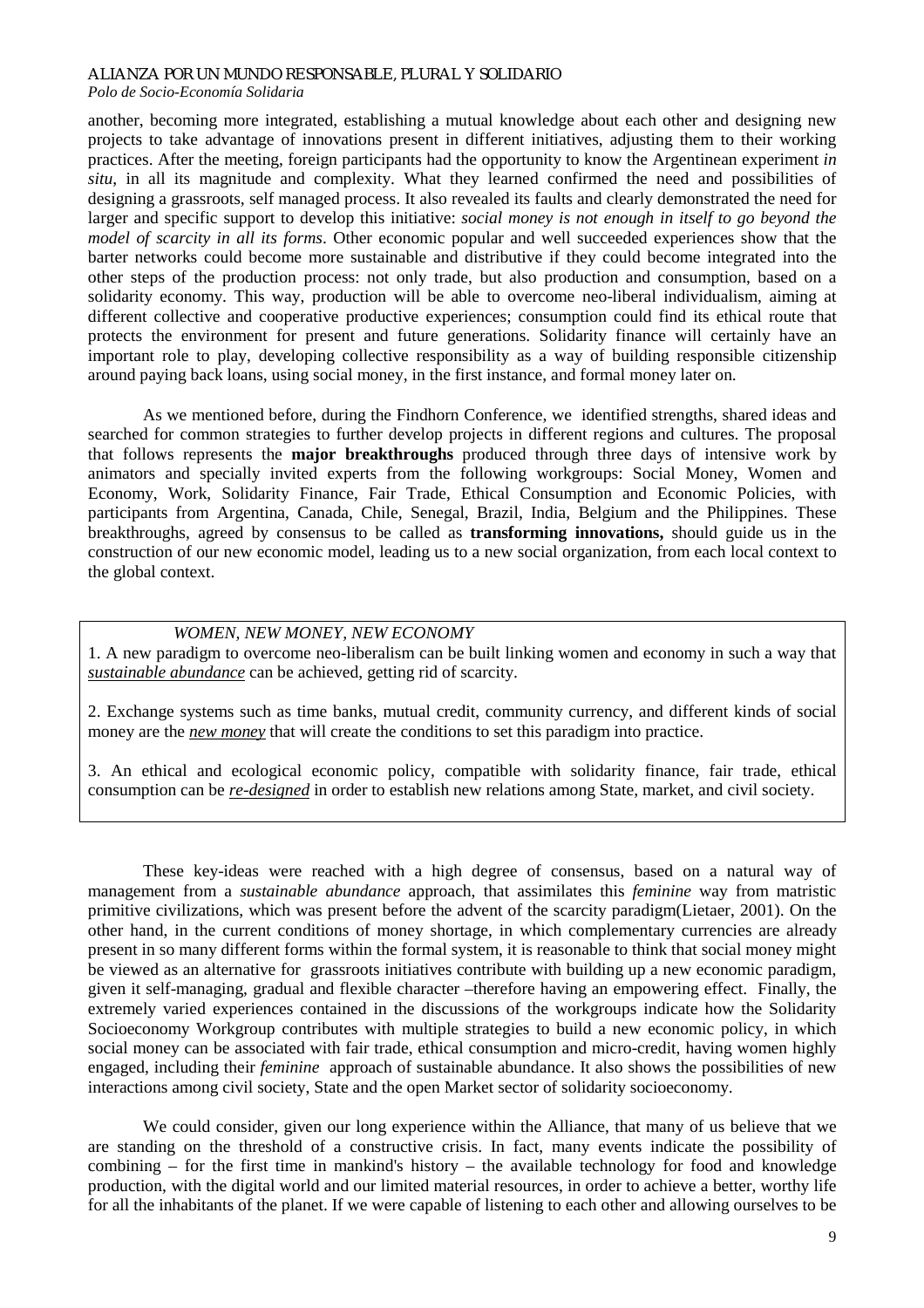*Polo de Socio-Economía Solidaria*

fertilized by those *ideas* that have become *social practices*, we could let them be part of each of the Solidarity Socioeconomy projects spread out all over our tiny and unique blue planet!

# 3. INITIATIVES AND INNOVATIONS

An inventory of the main initiatives presented at the Findhorn conference, which we consider the bearers of the seeds of the new economy, highly suggests that the new economic paradigm finds:

 it necessary and possible to distinguish between *work and productive activity, salary and recognition, and voluntary work and uncompensated labor;*

 it necessary and possible to make the *work of women* visible and to pilot new ways of compensating it in an equal manner to that of men;

 it necessary and possible to redirect the w*ork associated to money and production*, which leaves the community, in order to bring it back to the community;

 it necessary and possible to redesign the system in which external work is the only form of access to wealth, creating a more just system of compensation that also recognizes *life reproduction and the care of persons* as *work;*

 it necessary and possible to transform those values that create "scarce" interpersonal relations, "scarce" community relations, "scarce" community organization into *abundance*: multiple solid links, deep feelings of community membership and high levels of organization for the comanagement of the common good;

it necessary and possible to recognize the *essential role of women* at home and in the community;

 it necessary and possible to transform the circulation of scarce money, barely sufficient for survival, into *abundant and enough money to be managed in public and with transparency;*

 it necessary and possible to replace sophisticated systems of control for highly skilled people with *simple systems managed by common people*.

The following relevant innovations, which have been empirically tested as well as tested during advanced course, whose replication has been proven in other contexts, are:

· Social Money experiences, LETS systems, and Banco del Tempo;

· Initiatives of solidarity finance: micro-credit as a practice of the new paradigm;

· Participatory Budgeting: spreading of successful experiences, discussion and design of preparatory processes; design of intermediary processes;

· New State-civil society relations: associated management of public policies; joint management of public spaces by way of participatory planning networks (PPGA Networks)

· Projects that recognize and make the participation of women visible to the whole of society;

· Initiatives of continuing education on Sustainable Development;

· A search for new forms of collective, ethical, and sustainable production.

· Inclusion of Fair Trade strategies in the Solidarity Socioeconomy initiatives.

· New projects integrating strategies for ethical consumption, with social money initiatives, collective ethical and responsible production and solidarity finance.

· Articulated work with pre-existent networks and grassroots social movements.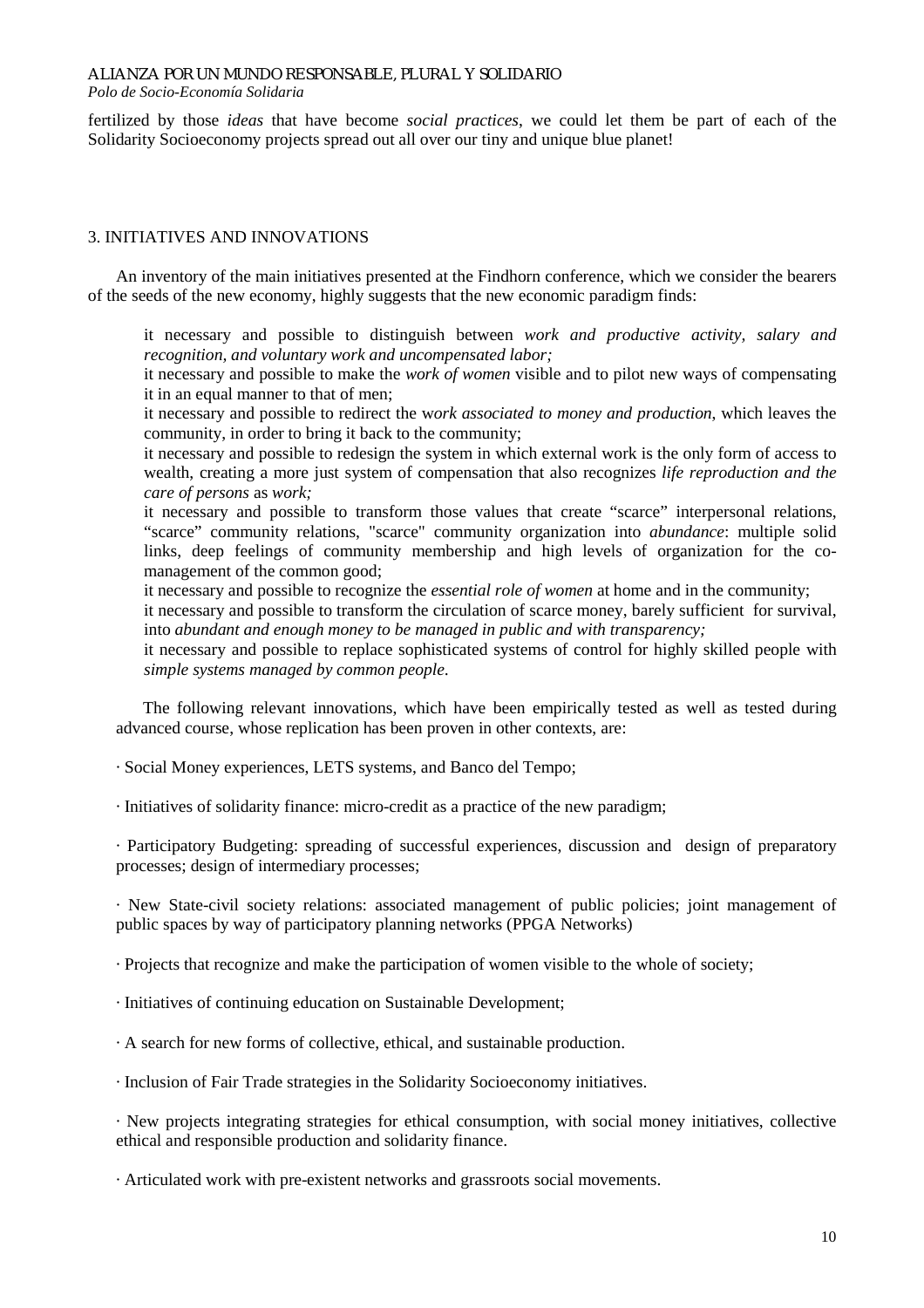#### 4. PROPOSALS

These proposal that were attained by consensus have been divided into two groups of equal relevance: those destined to *spread and deepen the activities in progress* (proposals 1 to 9) and those aimed at *discussing and setting up new projects* (10 - 13). Both cases' main purpose is to avoid the delicate situation of a "single thought" or of searching for the "best alternative", like some "successful" experiments tend to do, inspired by local experiments based on the protagonists' practical "knowledge" –which is a sine qua non condition for their growth and sustainability.

- **1.** To identify and spread the different types of compensated exchange to other forms of the solidarity economy and to society as a whole, comparing specific indicators for each scenario: barter, barter with social money, mutual credits, time banks, etc. To highlight the strengths and weaknesses of each model, characterizing the different contexts where they are to be implemented.
- **2.** To carry out studies about the application of models on social money, in order to have a deep understanding of the logic that orients their evolution, their limits and possibilities in an attempt to build up a solidarity socioeconomy. Also, studying how to avoid temptation to premature centralization when making use of these kind of instruments. Encourage the "local– global" model: promoting local experiences, geared towards cultivating local resources as well as empowering individuals and small groups, which produce sustainable processes. At the same time, all these experiences inserted in the neo-liberal globalization context, as to have a gradual expansion impact.
- **3.** To design a consistent system for constant monitoring ongoing specific processes, from a relevant Solidarity Socioeconomy Workgroup instance, building up a communication network system among the different experiences. This is specially relevant for Latin America, since some preliminary sistematizations have already been carried out, therefore pointing out greater possibilities to replicate solidarity socioeconomy's models. These experiences could benefit from what has already been registered as advantages and as malfunctioning in previous models.
- **4.** To set up a system of continuing education within the local systems, in such a way as to keep open channels of communication between the different experiments, within each initiative as much as in the establishment of new strategic alliances.
- **5.** To incorporate the different steps of the solidarity socioeconomy production: *collective production*, *fair trade* (with social money) and *ethical consumption* into training programs on Solidarity Socioeconomy models. Finding new ways to deal with the tension arisen from the " individual unsatisfied desire" to consumption and the "drive" for building up a model of social transformation: trying to simultaneously encourage the *abilities of initiative, solidarity and politics*.
- **6.** To acknowledge the role of women as an essential aspect within the process of social networking, from their home up to the community and therefore, making the rest of society aware of this.
- **7.** To question *volunteer work* as part of the Solidarity Socioeconomy new design, having the possibility of sufficient social money as a criteria. Raising up this questioning within the context of traditional economy will allow to unveil the value of non-paid work cover up. To launch initiatives attempting to find solutions to the "turnover because of exhaustion" problem, faced by volunteer workers.
- **8.** To incorporate micro-expressions of solidarity socioeconomy into pre-existing networks. To identify local initiatives, developing gradual implementation of innovative solutions, so each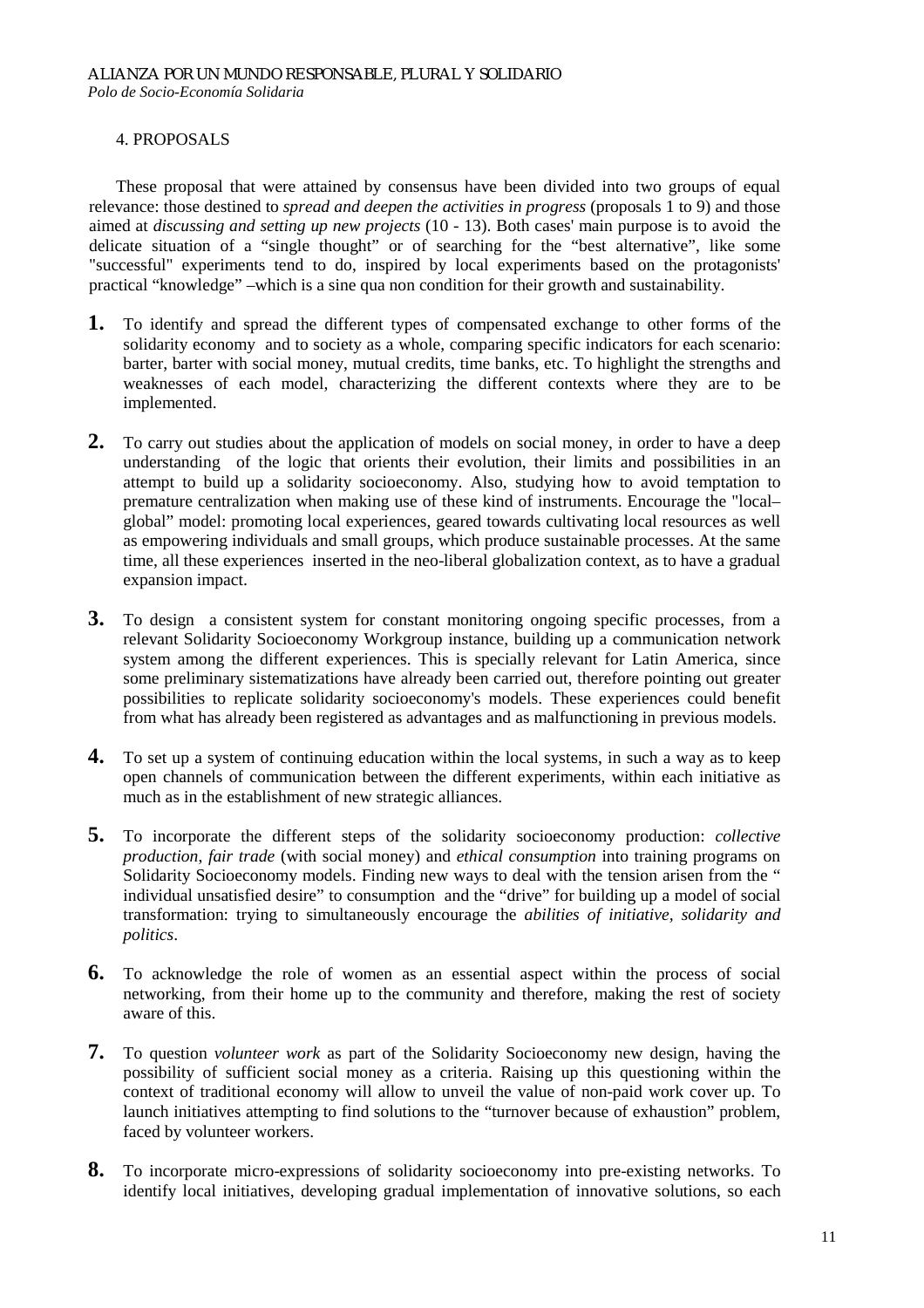community can make it its own in a sustainable way. To articulate barter networks with other networks within the solidarity socioeconomy or the associated management in the hands of: civil society/State/market.

- **9.** To make the best use of existing Web sites and mailing lists to follow the progress of projects of common interest: www.socioeco.org http://money.socioeco.org www.redlases.org.ar [http://money.socioeco.org](http://money.socioeco.org/) [www.redlases.org.ar](http://www.redlases.org.ar/) [www.redesolidaria.org.br](http://www.redesolidaria.org.br/) [www.economiasolidaria,net](http://www.economiasolidaria,net/) rgses@yahoo.egroups.com, among others. Avoid duplicating efforts and dissipating resources. Promote meetings and electronic debates, with deadlines, aiming at publishing the main results.
- **10.** To elaborate and implement an Educational Program on Solidarity Socioeconomy, to attend the needs of LatinAmerica, having the accumulated experience as background. To prepare educational materials for a Literacy Program on Economics: the beginners and the educators handbooks, videos, the exercise books and manuals about best practices. New issues should be include: "The Consumer's Power: ethical consumption", "Advantages of Collective and Sustainable Production"; "Local and South-South Fair Trade"; "Social Capital: how to develop it in our community"; "Social, organizational, financial and cultural Diagnostic Inquiry. New Indexes about the solidarity economy: barter clubs and networks, LETs, SELs, Time Banks.
- **11.** To insert the Solidarity Socioeconomy into Local Development experiences. To make an inventory of significant initiatives (both successful and unsucessful ones), results, limitations and possibilities in order to do a follow up of the projects: networks of local, sustainable and integrated development.
- **12.** To have an active role on the definition of academic exchange programs among Universities, introducing the many topics related to Solidarity Socioeconomy and innovative monetary matters to the governmental and the public agendas. To provide international support to projects on solidarity socioeconomy related to local development, which are being submitted to governmental consideration.
- **13.** To broaden the proposal about studying hybrid systems of social money and official currency. To work on strategies to strengthen the solidarity socioeconomy by using the power of consumers and the official system of money. To facilitate strong networking among movements that are engaged with the stages of the economic process (production-trading-consumption), which are already involved with Solidarity Socioeconomy or who are not, but could become involved within its principles: ethical, responsible and sustainable process. To establish strategic alliances with productive sectors. To facilitate and spread *show cases*, which will be studied from their particular historical and cultural background, as well as in terms of their success and mainly in relation to their difficulties.

# 5. STRATEGIES AND ACTORS

According to what we have stated earlier, the experiences and proposals presented above indicate two complementary paths for building up the Solidarity Socioeconomy:

 On the one hand, the *spreading* of innovative experiences in progress, which are destined to replicate the experience, according to each local and particular criteria and context –no doubt enriched since the SSW process started; and

 On the other hand, *promotion* of new ideas and concepts, aimed to improve the variety and quality of initiatives, to accomplish the objective of constructing a world that is responsible, plural, and working in solidarity.

We expect that the future initiatives from all workgroups that make up the Alliance and the future SSW will be aiming at the integration of our best results. If we compare the different degrees of innovative,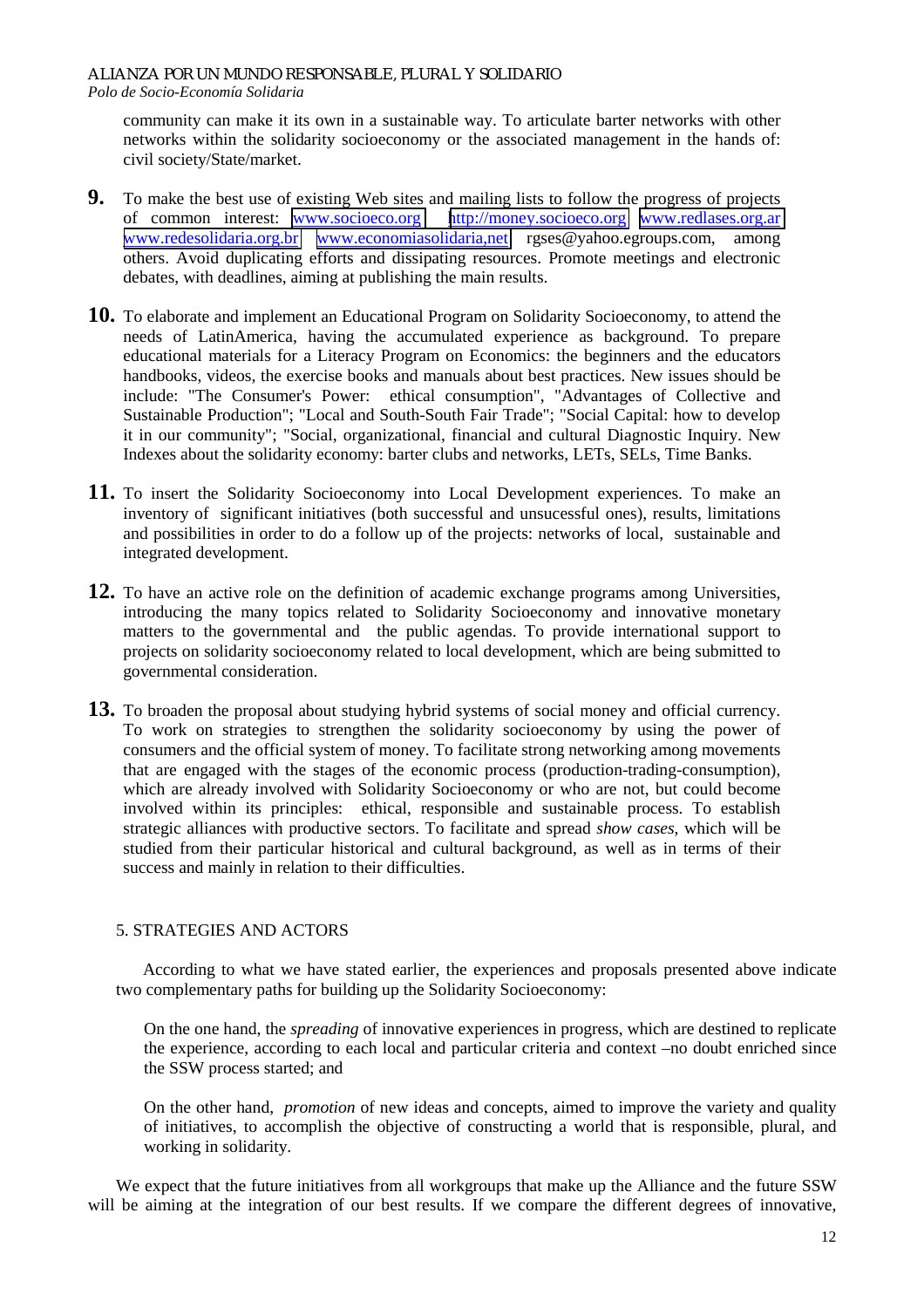responsible participation, no doubt that the organizations of civil society are protagonists (Third Sector?), having reached some agreements -though weak- with the State. Still, the experience with Participatory Budgeting shows that the relationship between these two social actors –basically constituted by tensions– is not only possible, as it is also promising. There is certainly a lot of work to do, to bring the Solidarity Socioeconomic initiatives closer to the public sector institutions, in order to obtain agreements for comanagement of public policies.

One notable absentee is the Market, if we so choose to characterize those initiatives from the business sector, which are now assembling "business with social responsibility". These actors are not yet numerous, and they still have difficulties to get closer to experiences one hundred percent popular and based in solidarity. The Literacy Program on Economics will be launched to attend this kind of relationship, as a way to overcome antagonisms among State/civil society, Market/civil society, within the proposal of developing political and working in solidarity skills with individuals and collective enterprises

We hope to have contributed to the socialization of ideas that have arisen from these great exchange process, which has lasted more than a year for most of those who have been involved. Fortunately, the constituents are growing in number and in variety of interests. We are looking forward to receiving your comments, criticisms, and contributions. We don't have *much time* to build up: let's discuss about inertia, differences, minimum common projects, and 'maximum' ones when possible, but let's not forget, above all, our commitment with our societies, who more than ever are asking for a responsible, plural and united world as the Alliance has been right from the start.

#### 6. BIBLIOGRAPHY

1. Blanc, J. (original in French : [http://money.socioeco.org](http://money.socioeco.org/) , reference text) Monedas paralelas. Evaluación y teorías del fenómeno. Venado Tuerto, Santa Fe, Revista Lote, No. 34 : 16-27, 2000

2. Braudel, F. La dinámica del capitalismo Madrid, Alianza, 1985.

3. Callon, M. y Latour, B. La science telle qu'elle se fait. Anthologie de la sociologie des sciences de langue anglaise. Paris, La Découverte, 1991

4. Coraggio, J.Luis Desarrollo Humano, Economía Popular y Educación. Buenos Aires, Editorial AIQUE- IDEAS, 1995.

5. Coraggio, J.L. Política social y economía del trabajo. Alternativas a la política neoliberal para la ciudad. Buenos Aires, Miño y Dávila, UNGS, 1999.

6. De Gregori, W. Cibernética Social y Proporcionalismo. Bogotá, ASICS, 1998.

7. De Sanzo, C. , Covas, H. y Primavera, H. Reinventando el Mercado: la experiencia de la Red Global de Trueque en Argentina. Bernal, Programa de Autosuficiencia Regional, 1998.

8. Flores, F. Creando organizaciones para el futuro.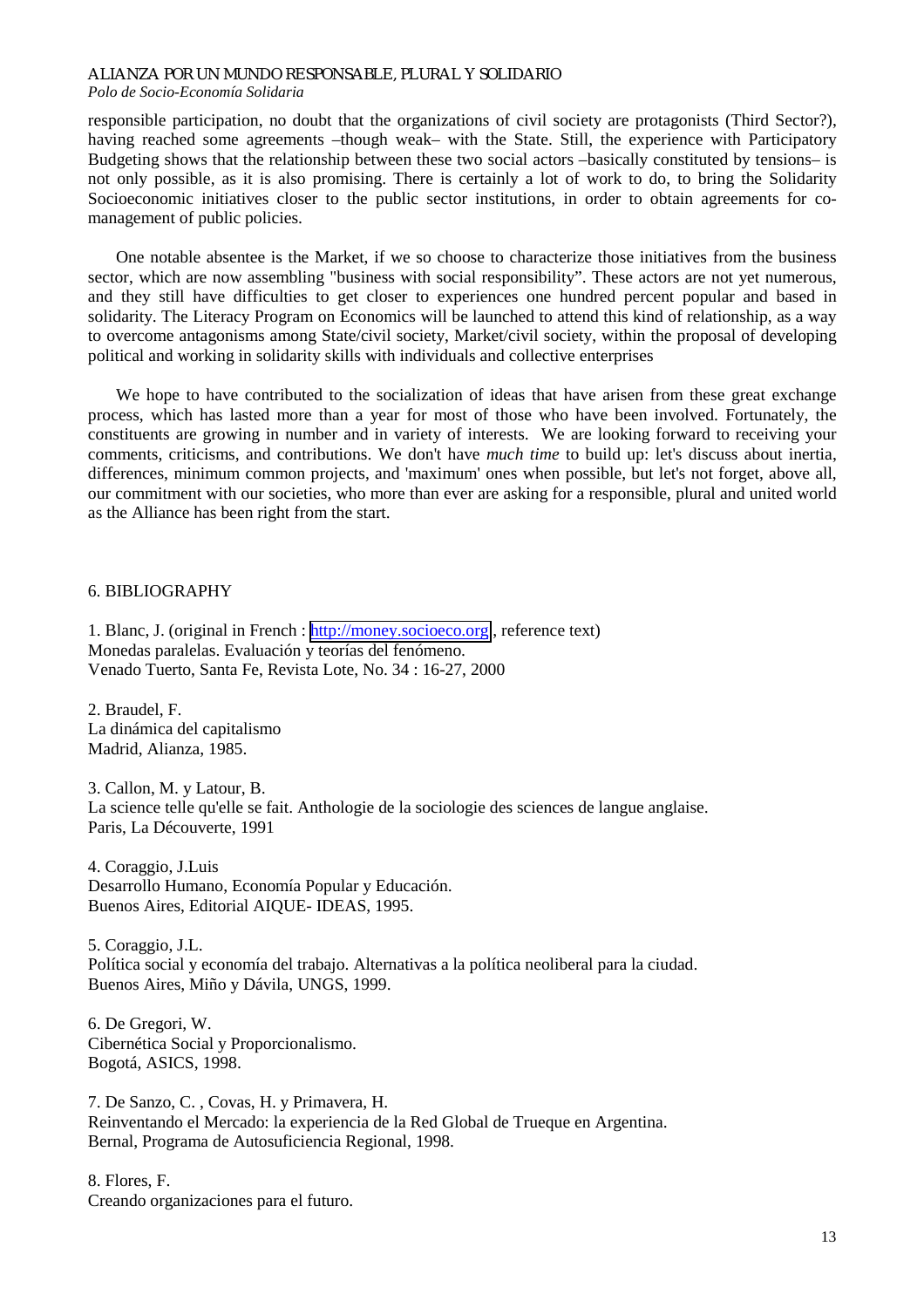Santiago, Dolmen, 1993.

9. Flores, F., Dreyfus, H. y Spinosa, C. Abrir nuevos mundos: habilidad empresarial, democracia y solidaridad. Santiago, Taururs, 2001

10. Gesell, S. Die natürlich Wirtschaftsordnung durch Freiland und Freigeld, Hamburg, Gauke Verlag, 1916.

11. Gesell, S. El orden económico natural por libretierra y libremoneda, tomo II Buenos Aires, Ed. E. Gesell, 1936, pp 155 -162.

12. Greco, T. Money and Debt: a solution to the global crisis. Tucson, AZ, THGJ, 1989.

13. Greco, T. New Money for healthy Communities. Tucson, AZ, THGJ, 1994.

14. Kennedy, M. Dinero sin inflación ni tasas de interés. Buenos Aires, Nuevo Extremo, 1998

15. Kelly, K. Out of Control. The New Biology of Machines, Social Systems and the Economic World. New York, Addison Wesley, 1994.

16. Kelly, K Nuevas reglas para la nueva economía. Buenos Aires, Granica, 1999.

17. Kuhn, T.S. La estructura de las revoluciones científicas. México, Fondo de Cultura Económica, 1972

18. Latour, B. La vie de laboratoire. Paris, La Découverte, 1988.

19. Latour, B. La Science en action. Paris, La Découverte, 1989.

20. Lietaer, B. The future of money: Creating new wealth, work and a wiser world. London, Century, 2001.

21. Maturana, H y Varela, F. Autopoiesis and Cognition: The Realisation of the Living. Dordrecht, Reidel, 1980.

22. Maturana, H y Varela, F. El arbol del conocimiento.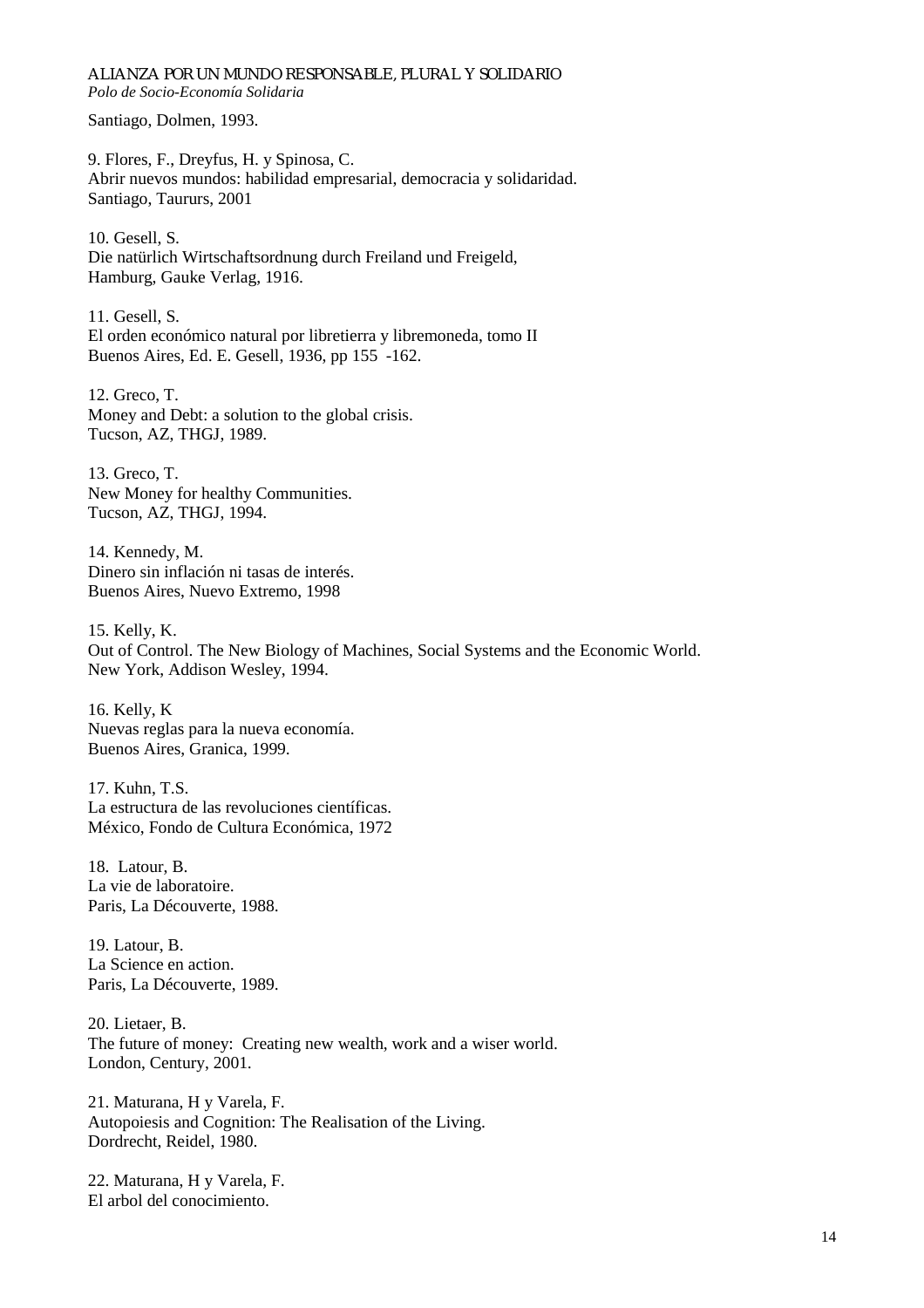Santiago, Universitaria, 1984.

23. Morizio, C. "¿Son los clubes de trueque una alternativa al desempleo en Argentina?" Buenos Aires, CEMA-ISEG, 1998.

24. Poggiese, H. "Grandes ciudades y gestión participativa". Serie PPGA , Buenos Aires, FLACSO, 1995.

25. Poggiese, H. y Redín, M. E.

"La Región Oeste de la Ciudad de Buenos Aires: La gestión asociada en la red regional", Serie Documentos e Informes de investigación No 220, Buenos Aires, FLACSO, 1997.

26. Poggiese, H. *et alli*

"El papel de las redes en desarrollo local como prácticas asociadas entre estado y sociedad" en *Los Noventa,*  D. Filmus (comp.), Buenos Aires, Eudeba/FLACSO, 1999.

27. Primavera, H.

"Peronismo y cambio social. Hacia una antropología de la sociedad argentina de los años setenta", Tesis de Maestría, Escola de Sociología e Política, Universidad de Sao Paulo, 1980 (mimeo).

28. Primavera, H.

"Unicornios: entre la Utopía y la responsabilidad social. La experiencia del trueque en Argentina", in "Expanding people's spaces in globalising economy", Hanasaari, Finland, 5 - 9.9.1998 (mimeo).

29. Primavera, H.

"Reshuffling for a new social game: the experience of Global Barter Network in Argentina" in Proceedings del Encuentro Diálogo Global: "Expanding people's spaces in globalising economy", Hanasaari, Finland, 5 - 9.9.1998.

30. Primavera, H.

"La moneda social de la Red Global de Trueque en Argentina: ¿ barajar y dar de nuevo en el juego social ?" Actas del Seminario Internacional sobre "Globalización de los Mercados Financieros y sus efectos en los países emergentes", organizado por el Instituto Internacional Jacques Maritain, la CEPAL y el Gobierno de Chile, Santiago, 29 - 31.3.1999.

31. Primavera, H.

"Gerencia Social y epistemología: la construcción de herramientas de intervención" en Fried Schnitman, D y Schnitman, J. Nuevos paradigmas en la resolución de conflictos, Buenos Aires, Granica, 2000.

32. Primavera, H. "Política social, imaginación y coraje: reflexiones sobre la moneda social" en Reforma y Democracia, Caracas, CLAD, 17: 161-188, 2000.

33. Primavera, H.

"Moneda Social: ¿gattopardismo o ruptura de paradigma? Texto de Lanzamiento del Foro Electrónico sobre Moneda Social, febrero 2001 [http://money.socioeco.org](http://money.socioeco.org/) (versión actualizada en julio 2001)

34. Razeto, L. Economía popular de solidaridad: identidad y proyecto en una visión integradora. Santiago, PET, 1990.

35. Razeto, L. Fundamentos de una teoría económica comprensiva.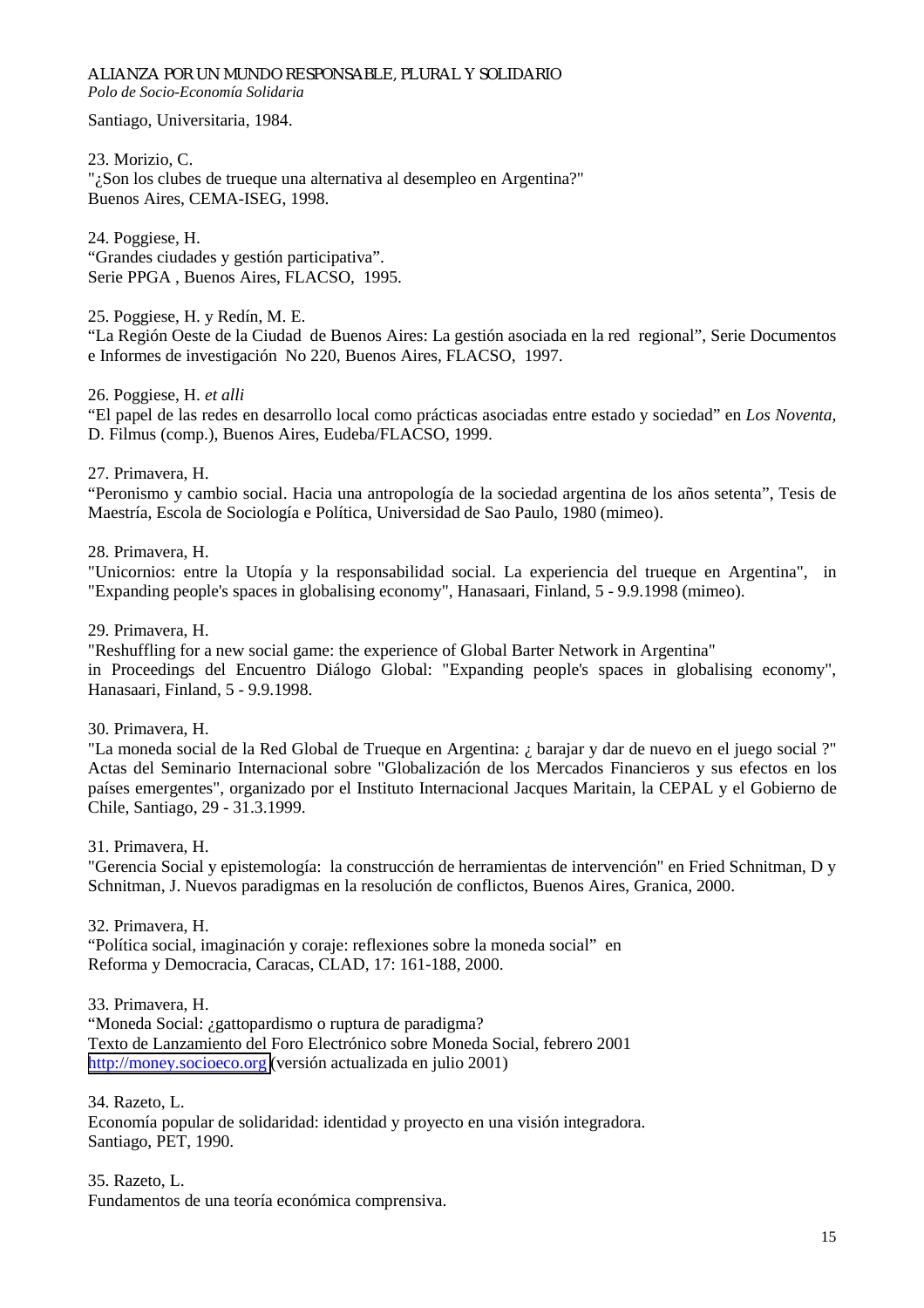Santiago, PET, 1994.

36. Razeto, L. Desarrollo, transformación y perfeccionamiento de la economía en el tiempo. Santiago, Universidad Bolivariana, 2000.

37. Schuldt, J. Dineros alternativos para el desarrollo local, Lima, Universidad del Pacífico, 1997

38. Singer, P. Globalização e Desemprego: diagnóstico e alternativas, São Paulo, Contexto, 1998.

39. Singer, P. Clubes de trueque y economía solidaria. Buenos Aires, Revista TRUEQUE Nº 3, pp39 –40, 1999.

40. Watzlawick, P. La realidad inventada. Buenos Aires, Gedisa, 1989.

41. Watzlawick, P. y Krieg, P. (comp) El ojo del observador. Contribuciones al constructivismo. Barcelona, Gedisa, 1994.

42. Winograd, T. and Flores, F. Understanding Computers and Cognition. A New Foundation for Design. New York, Addison Wesley, 1986.

Websites for consultation: [http://money.socioeco.org](http://money.socioeco.orr/) [http://socioeco.org](http://socioeco.org/) www.echo.org [www.redlases.org.ar](http://www.redlases.org.ar/) [www.redesolidaria.com.br](http://www.redesolidaria.com.br/) [www.economiasolidaria.net](http://www.economiasolidaria.net/)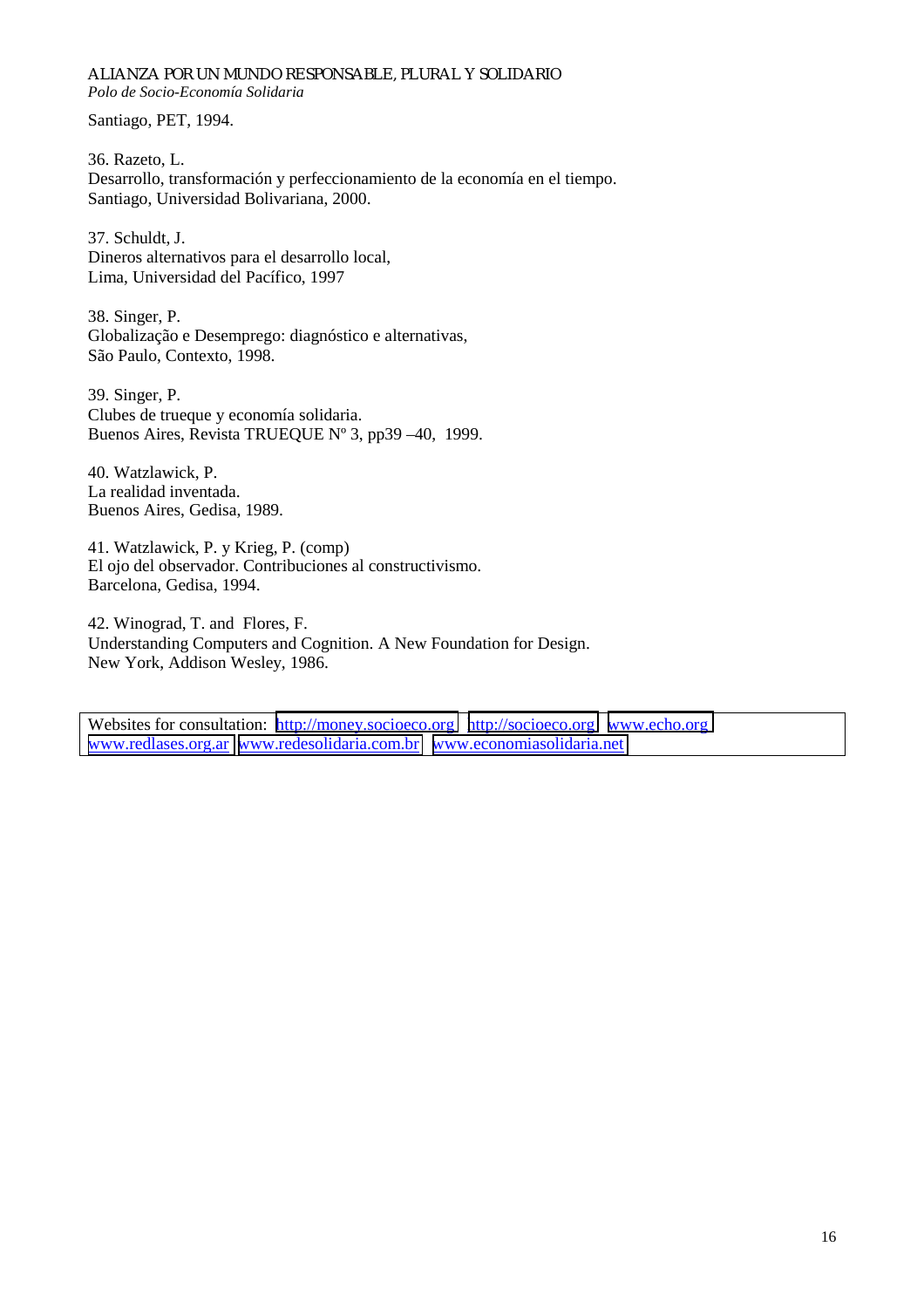# **Questionnaire**

We would be very happy to have your opinion on the proposals contained in this notebook. In order to facilitate this task, you will find below some questions to which we hope you will take the time to answer. Your assessments and comments will be very important for the continuation of the collective work. We hope that the reading of this notebook will inspire you and will bring you to read other Proposal Papers of the Workgroup on Solidarity Socio-Economy and of the Alliance (see [http://www.alliance21.org/en/proposals.](http://www.alliance21.org/en/proposals))

We also invite you to indicate what are, for you, the proposals most crucial and important to build alternatives to the present model of globalization, and to suggest projects that would represent the practical application of these proposals.

# **The Proposal papers:**

 $\triangleright$  What is your opinion on the notebook in general? ………………………………………………………………………………………………. ………………………………………………………………………………………………. ……………………………………………………………………………………………….  $\triangleright$  On the diagnosis? ………………………………………………………………………………………………. ………………………………………………………………………………………………. ……………………………………………………………………………………………….  $\triangleright$  On the proposals? ………………………………………………………………………………………………. ………………………………………………………………………………………………. ……………………………………………………………………………………………….

# **The proposals**

 $\triangleright$  What are the proposals you agree with?

Numbers:……………………………………………………………………………….. ………………………………………………………………………………………………. ……………………………………………………………………………………………….